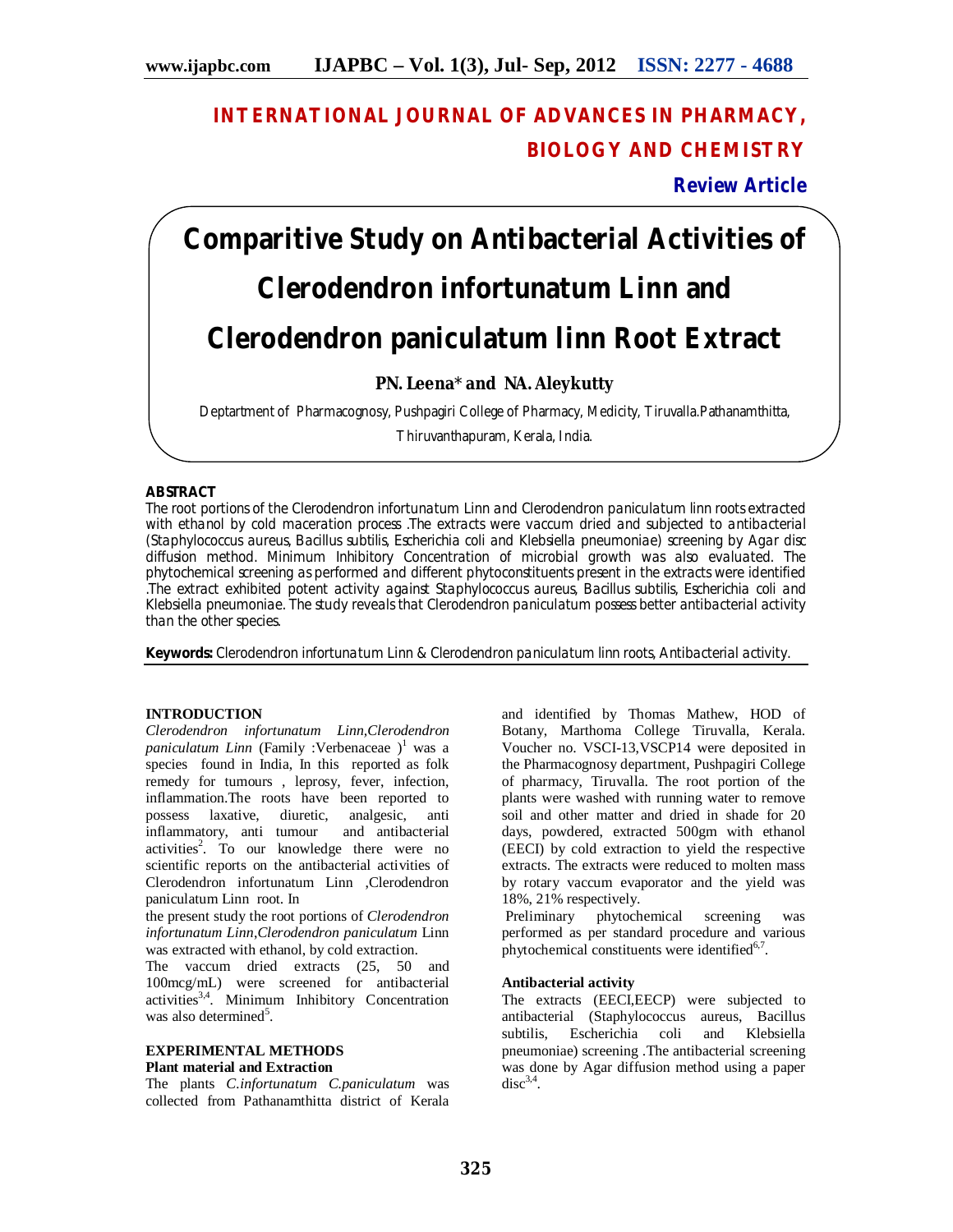Nutrient agar and Saubraud dextrose agar media were used forantibacterial screening. The sterilized (autoclaved at 120˚ for 30 mins) medium (40˚- 45˚) was inoculated (1mL /100mL of medium ) with suspension of the micro organism (match with McFarland barium sulphate standard). The paper impregnated with the extracts (25,50,100mcg/Ml in dimethyl sulphoxide) was placed on the solidified medium .The plates were pre inoculated for 1 h at room temperature and incubated at 37˚C for 24 and 48h for antibacterial activity determination. Ciprofloxacin (5mcg/disc) was used as standard for antibacterial activity. The observed zones of inhibition are presented in table 1 and fig no 1.The

MIC for the above organism was found by Agar streak dilution method<sup>5</sup>. About 20ml of the media containing concentrations of the extracts was poured into each sterile petridish and allowed to solidify Microorganisms were then streaked one by one on the agar plate asceptically. After streaking all the plates were incubated at 37˚C for 24 h .Then the plates were observed for the growth of micro organisms.

The lowest concentration of the plant extracts required for inhibiting the growth was considered as the MIC of the extracts against bacterial strains. The MIC values of each extract against the tested micro organism were vide Table1.

**Table 1**: **Zone of Inhibition (in mm) and Minimum Inhibitory Concentration (MIC) of Clerodendron infortunatum Linn, Clerodendron paniculatum Linn root extract**

| <b>ORGANISM</b>                | <b>EXTRACT</b> | <b>STANDARD</b><br>{Ciprofloxacin}<br>$(5 \text{mcg/disc})\}$ in mm | $25$ mcg | 50 <sub>mcg</sub> | $100$ mcg | <b>MIC</b> |
|--------------------------------|----------------|---------------------------------------------------------------------|----------|-------------------|-----------|------------|
| Bacillus subtilis              | <b>EECI</b>    | 24                                                                  | 16       | 18                | 20        | 20         |
| Strain no.<br><b>NCIM-2067</b> | <b>EECP</b>    | 28                                                                  | 18       | 20                | 22        | 19         |
| Staphylococcus aureus          | EECI           | 46                                                                  | 16       | 21                | 30        | 21         |
| Strain no.<br><b>NCIM-2079</b> | <b>EECP</b>    | 46                                                                  | 16       | 20                | 26        | 21         |
| Escherichia coli               | <b>EECI</b>    | 33                                                                  | 16       | 18                | 20        | 20         |
| Strain no.<br><b>NCIM-2065</b> | <b>EECP</b>    | 33                                                                  | 15       | 18                | 21        | 21         |
| Klebsiella pneumoniae          | <b>EECI</b>    | 36                                                                  | 16       | 18                | 23        | 20         |
| Strain no.<br><b>NCIM-2070</b> | <b>EECP</b>    | 36                                                                  | 17       | 19                | 23        | 21         |

EECI: Ethanol extract of *Clerodendron infortunatum Linn* root,





**Zone of inhibition measured in mm**